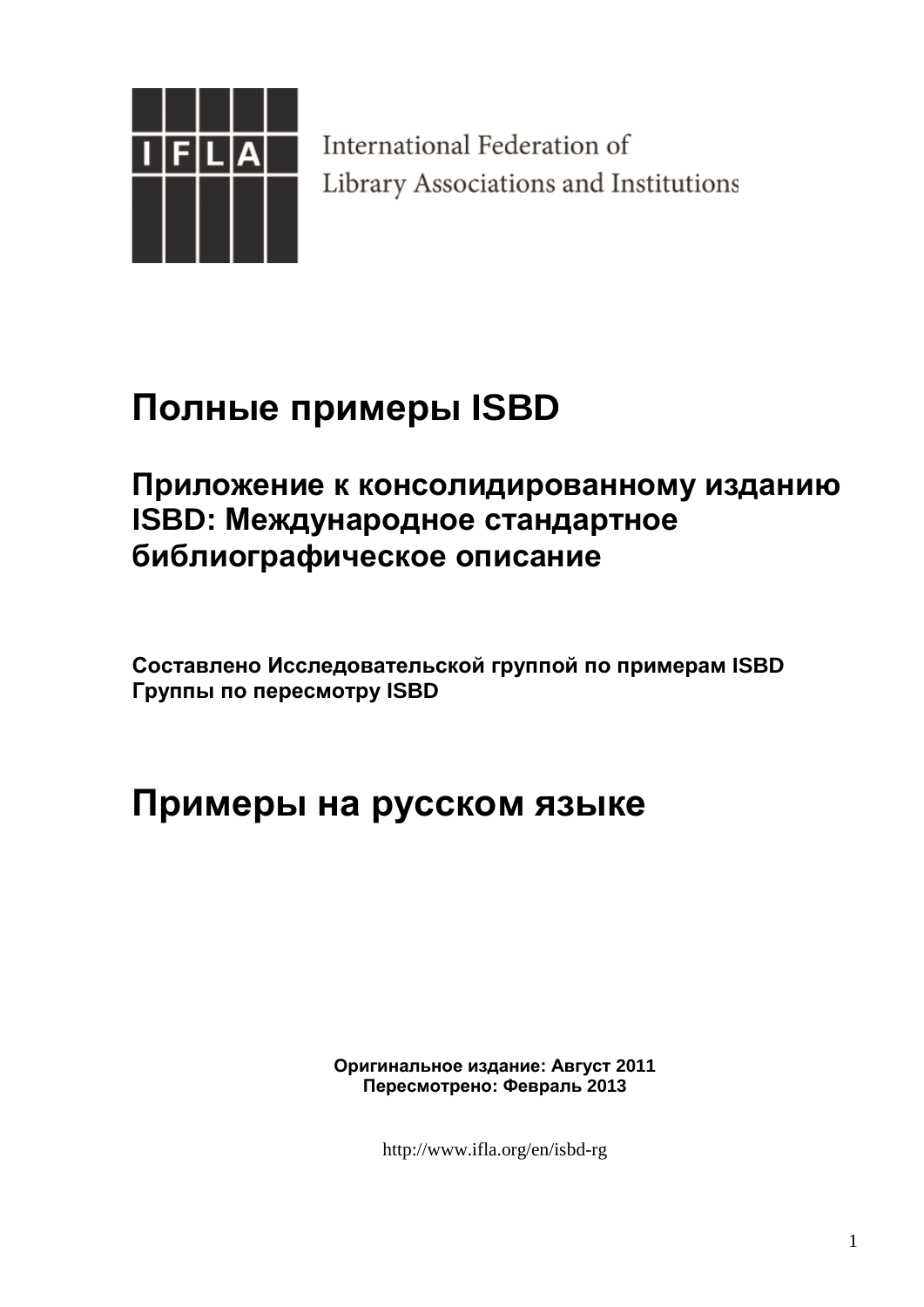

International Federation of Library Associations and Institutions

# **Full ISBD Examples**

## **Supplement to the consolidated edition of the ISBD: International Standard Bibliographic Description**

**Compiled by the ISBD Examples Study Group for the ISBD Review Group** 

> **Original edition: August 2011 Revised: February 2013**

http://www.ifla.org/en/isbd-rg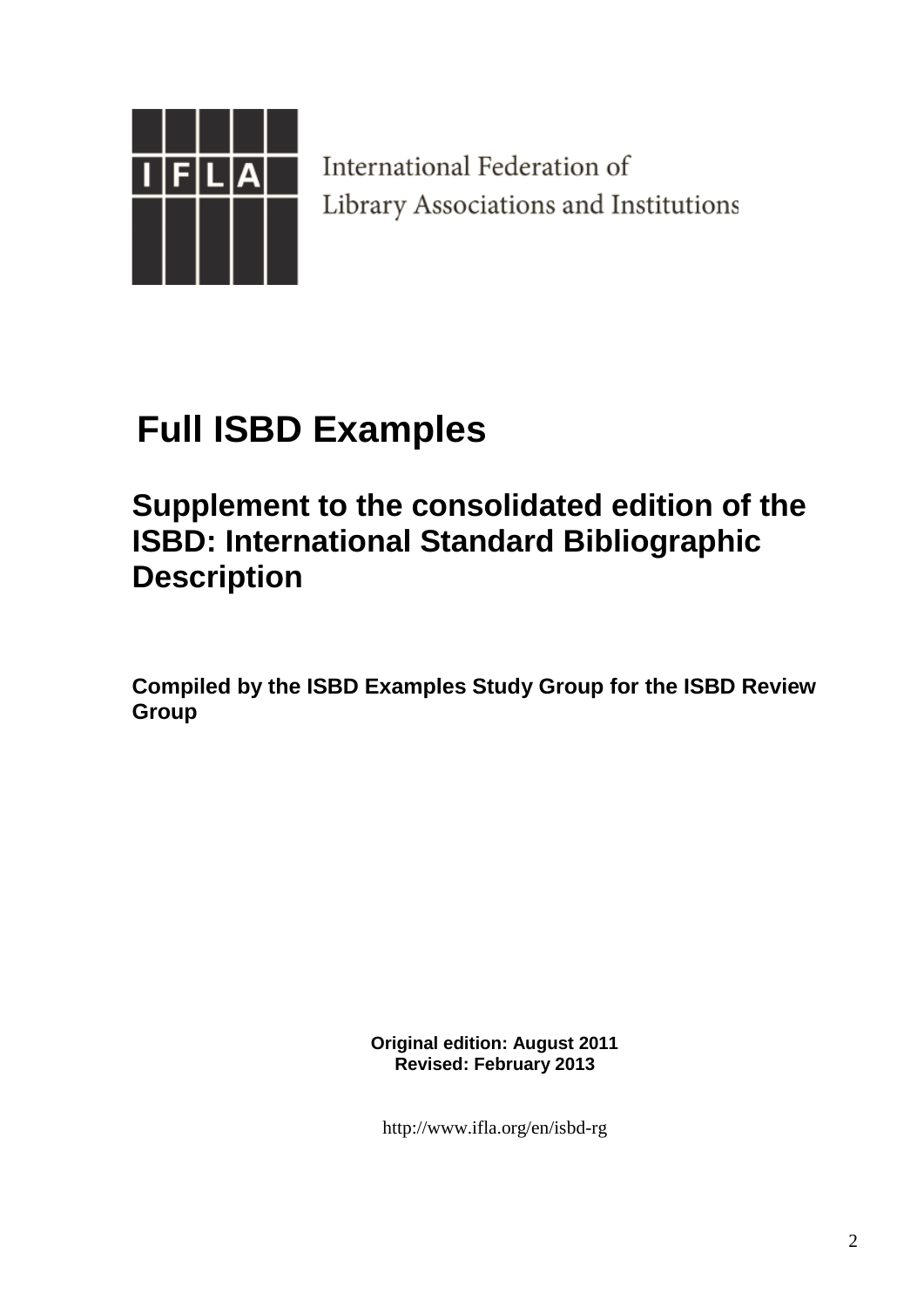## **CONTENTS**

|         | 29  |
|---------|-----|
|         | .35 |
|         |     |
|         |     |
|         | .61 |
|         |     |
|         |     |
| Italian | 89  |
|         |     |
|         | 109 |
|         | 119 |
|         | 125 |
|         | 139 |
|         | 152 |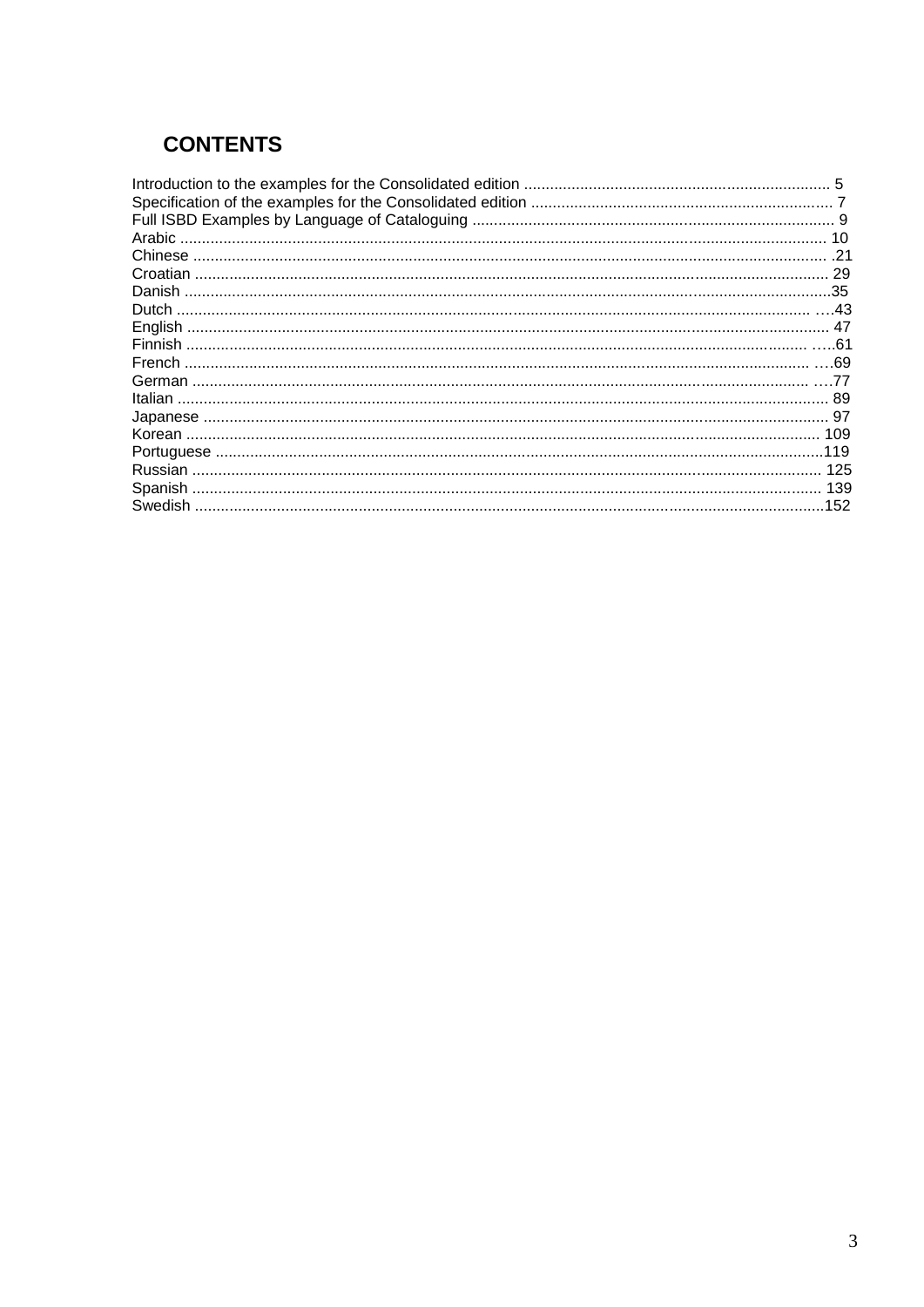## **Introduction to the examples for the Consolidated edition**

This supplement to the consolidated edition of the International Standard Bibliographic Description (ISBD) provides full examples in sixteen languages of cataloguing, i.e., the languages used for notes and other non-transcribed parts of the description. The purpose of the supplement is to make it easy to understand the structure of the ISBD and to improve efficiency in the practical application of the consolidated edition of the ISBD. A preliminary edition of the supplement was published online in late 2009. With the revision of the consolidated ISBD in 2011, it was necessary to revise the Examples supplement. As a result, the new ISBD Examples Study Group prepared tentative text for content form and media type in Area 0 for the examples in the previous version of this document. In addition, some of the examples were put into paragraph format instead of tabular format to demonstrate the differences in display.

The examples were sent to those who prepared the original examples, asking them to translate the tentative Area 0s into the language and script of the catalogue record and to change any other parts of the record that may have to be changed by the ISBD revision. In some cases, new examples were supplied for this version. If the person who prepared the examples originally was not available, we obtained the name of a substitute person. Those who worked on this edition were: Arabic Ola Omar Bibliotheca Alexandrina Chinese Ben Gu National Library of China Croatian Mirna Willer University of Zadar, Croatia Danish Hanne Hørl Hansen Dansk BiblioteksCenter Dutch Tom Pols Koninklijke Bibliotheek, Netherlands English Judith A. Kuhagen Library of Congress, USA Finnish Eeva Murtomaa National Library of Finland French Joëlle Bellec Bibliothèque nationale de France German Susanne Oehlschläger Deutsche Nationalbibliothek Italian Enrica Vadalà Biblioteca Umanistica, Università di Firenze, Italy Japanese Takahiro Watanabe Cataloging Committee, Japan Library Association Korean Jaesun Lee National Library of Korea Portuguese Rosa Maria Galvão Biblioteca Nacional de Portugal **Russian Natalia Kasparova Russian State Library (Moscow)**  Spanish Elena Escolano Rodríguez Biblioteca Nacional de España Swedish Anders Cato Gothenburg University Library, Sweden

In addition, Iman Dagher, University of California, Los Angeles, USA, assisted in our understanding of the Arabic examples in order to provide tentative Area 0s, and Youngsil Lee, Los Angeles Public Library, USA, assisted with some of the Korean examples.

If you notice any errors in the examples, please contact Dorothy McGarry at dmcgarry@library.ucla.edu.

#### **ISBD Examples Study Group for examples for the Consolidated edition of the ISBD**

Elena Escolano Rodríguez Biblioteca Nacional de España John Hostage Harvard Law School Library, USA Dorothy McGarry, Chair University of California, Los Angeles, USA Mirna Willer University of Zadar, Croatia

### **Revision note**

Spanish examples 12, 22, and 23 were revised to change "movimiento" to "en movimiento" in Area 0. (February 2013)

#### **Specification of the examples for the Consolidated edition** *Arrangement and labeling of the examples*

The examples are arranged alphabetically by language of cataloguing. This is followed by an index. All areas of description are assigned to each example in table format as follows:

Area 0: Content form and media type area

Area 1: Title and statement of responsibility area

Area 2: Edition area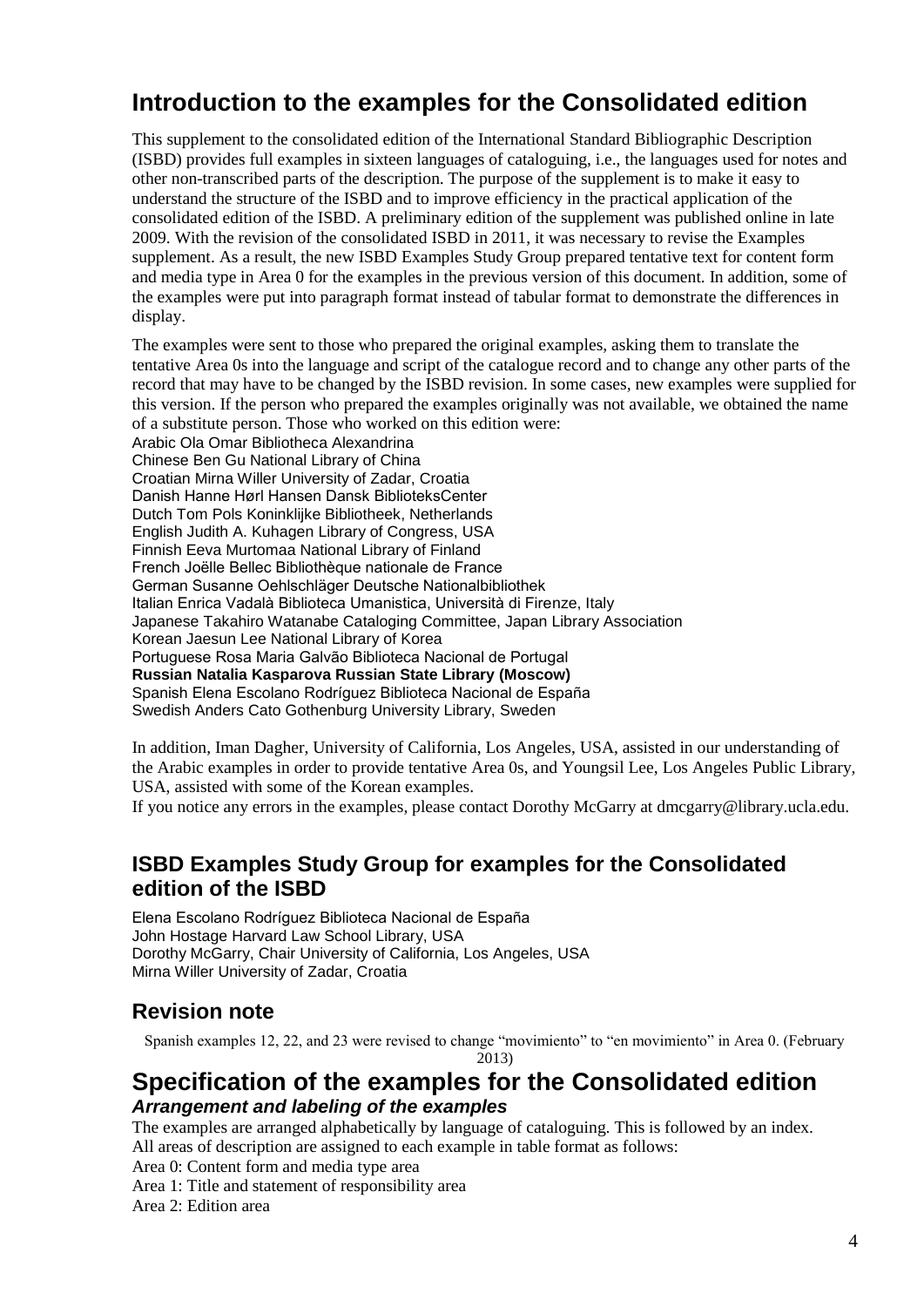Area 3: Material or type of resource specific area

Area 4: Publication, production, distribution, etc., area

Area 5: Material description area

Area 6: Series and multipart monographic resource area

Area 7: Note area

Area 8: Resource identifier and terms of availability area

#### *Examples and display*

In order to make the examples clear and to help in understanding the ISBD, many examples have a list of the areas (0 through 8) on the left side in the example (on the right side for Arabic). Some of the examples are shown in paragraph format, and for those, each area not starting a new paragraph is preceded by a point, space, dash, space  $($ .  $\qquad$ ). An empty area in a table display means that the descriptive information pertaining to that area is not present on or relevant to the resource. In an OPAC display or national bibliography, however, all descriptions would be presented without empty areas in one or more paragraphs with a point, space, dash, space before each area of description except at the beginning of a paragraph.

#### **Table format**

Area 0 Text (visual) : unmediated Area 1 Canadian migration patterns from Britain and North America / edited by Barbara J. Messamore Area 2 Area 3 Area 4 Ottawa : University of Ottawa Press, cop. 2004 Area 5 viii, 294 p. : ill., maps ; 23 cm Area 6 (International Canadian studies series = Collection internationale d'études canadiennes) Area 7 Includes bibliographical references Area 8 ISBN 0-7766-0543-7

#### **Paragraph format**

Text (visual) : unmediated

Canadian migration patterns from Britain and North America / edited by Barbara J. Messamore. — Ottawa : University of Ottawa Press, cop. 2004. — viii, 294 p. : ill., maps ; 23 cm. — (International Canadian studies series = Collection internationale d'études canadiennes). — Includes bibliographical references. — ISBN 0-7766-0543-7

#### *Selection of examples*

One or two examples for each type of resource were selected for each language. Those examples had to be as clear and precise as possible without ambiguity.

#### *Examples of existing resources*

Examples of existing resources were used as much as possible. However, where this was not possible, an example was created to help explain the stipulations of the ISBD. Full ISBD Examples 2011

## **Full ISBD Examples by Language of Cataloguing**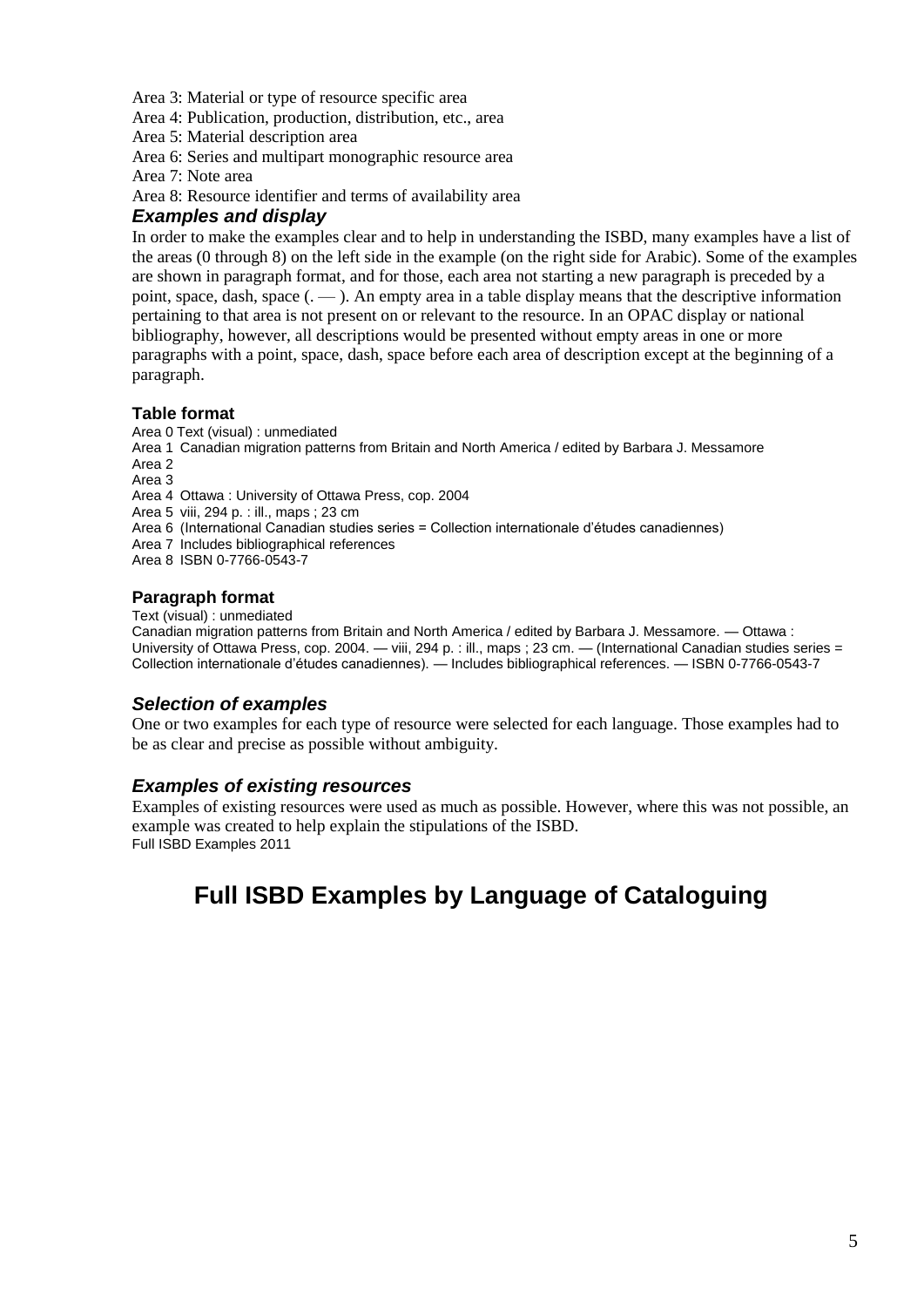## **Russian**

### **Russian 1 — Printed map (печатная карта)**

- Area 0 Изображение (картографическое ; неподвижное ; 2-мерное ; визуальное) : непосредственное
- Area 1 Географическая карта Московской Провинции, сочиненная с Генеральных Уездных межевых планов попечением Межевой Канцелярии членом Колежского Советника Зенбулатова и инженер майором и над Чертежною директором Горихвостовым 1774 года / вырез. Николай Зубков
- Area 2 [Репрод.]
- Area 3 [1:294 000], 7 верст в 1 дюйме, (2,9 км в 1 см)
- Area 4 Москва : Картаир, 1995
- Area 5 1 к. (2 л.) ; 93 × 65 см
- Area 6 (Раритеты Российской картографии)
- Area 7 Выходные данные оригинала: Москва, 1774. Заглавие, условные знаки, масштаб, описание смежных узлов, текст в картушах

Area 8

#### **Russian 2 — Atlas (атлас)**

- Area 0 Изображение (картографическое ; неподвижное ; 2- мерное ; визуальное) : непосредственное
- Area 1 Камчатская область, Корякский автономный округ, 2002 : атлас автодорог : состояние местности на 1995–2001 гг. / составлен и подготовлен к изданию Государственным унитарным предприятием «Дальневосточный центр геоинформации» в 2001 г. ; редактор Н. Ф. Вергель
- Area 2
- Area 3 Масштабы разные
- Area 4 Москва : Роскартография, 2001
- Area 5 1 атл. (56 с.) : цв., карты, схемы ; 25 × 14 см
- Area 6 (Автодорожные атласы России)
- Area 7 Информ., указ. (66 назв.)
- Area 8 ISBN 5-85120-161-4

### **Russian 3 — CD-ROMs**

Текст (визуальный) : электронный

Противостояние ; Опаленный снег / DOKA Company. — Москва : DOKA, 1998.

2 CD-ROM + 1 бр. (27 см). — (Наши игры)

Системные требования: от 486 DX2, 66 МГц; видеоплата 1 Мб (VESA); DOS 6.2 или выше, Windows 95; звуковая плата SB-совместимая. — Заглавие с этикеток дисков. — 1000 экз.. — № государственной регистрации 0329800240

### **Russian 4 — CD-ROM**

- Area 0 Текст (визуальный) : электронный
- Area 1 Седьмая планета : стихотворения : [взрослым и детям] / Игорь Евгеньевич Ефремов
- Area 2 Изд. 2-е, доп. и испр.
- Area 3
- Area 4 Москва : Седьмая планета, 2007
- Area 5 1 CD-ROM : цв. ил., портр. ; 12 см

Area 6

Area 7 Системные требования: процессор Pentium 3/600; 128 МБ оперативной памяти, 100 МБ свободного места на жёстком диске.; операционная система Windows 98/Ме/2000/ХР, Microsoft Office 2000; разрешение экрана 800x600 с глубиной цвета 16 бит; 4-х скоростное устройство чтения CD-R дисков. — Заглавие с этикетки диска

Area 8 ISBN 978-5-9901058-1-2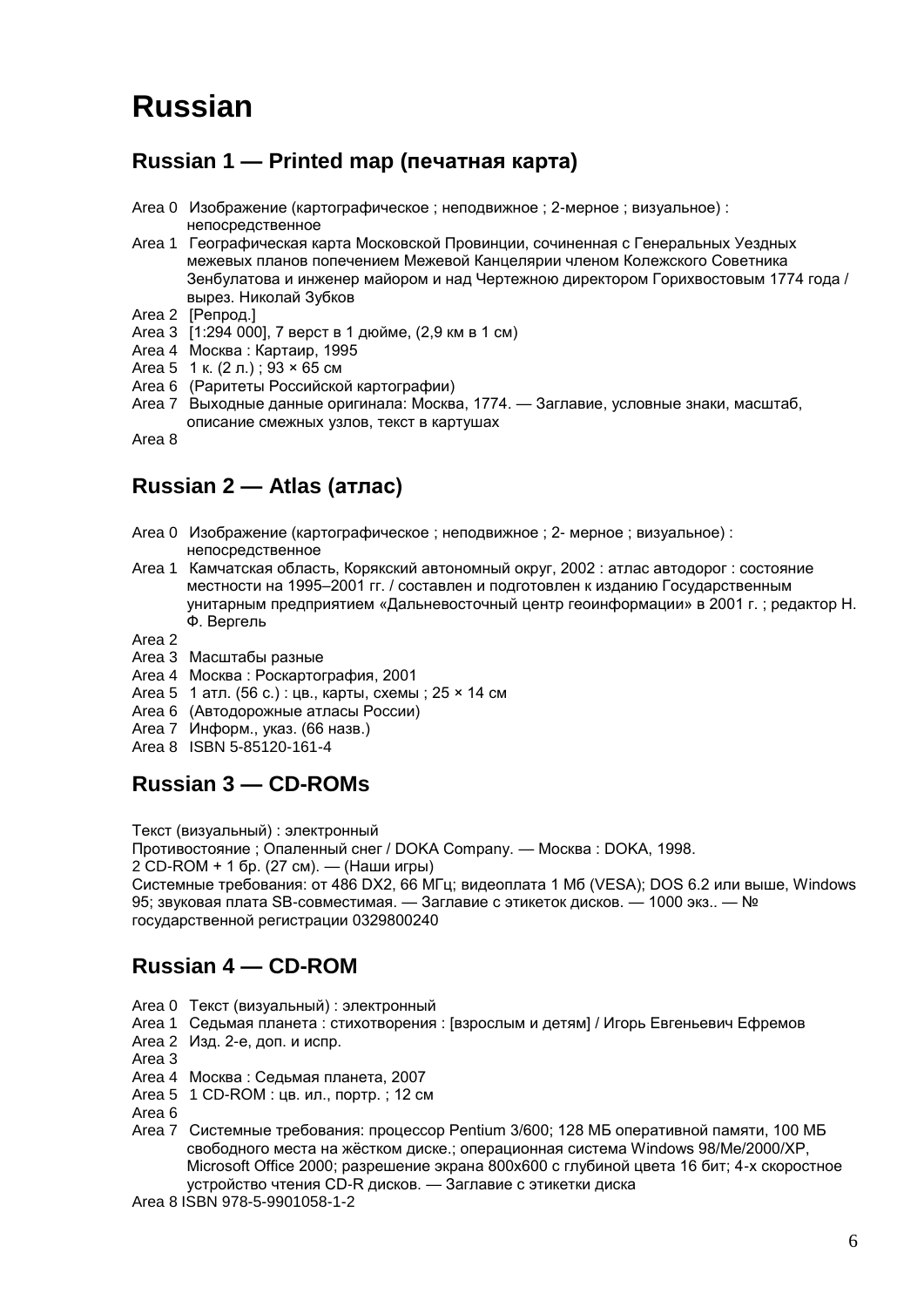#### **Russian 5 — Microfilm (микрофильм)**

Area 0 Текст (визуальный) : микроформа

Area 1 Советско-финская война, 1939-1940 гг. : хрестоматия / редактор-составитель А.Е. Тарас Area 2

Area 3

Area 4 Санкт-Петербург : Российская национальная библиотека, 2001

Area 5 1 мф. (236 кадров) : ил., карт. ; 35 мм

Area 6

Area 7 Библиография в тексте. — Микрорепродукция издания: Минск : Харвест, 1999 Area 8

## **Russian 6 — Microfilm (микрофильм)**

Текст (визуальный) : микроформа

Русский народ : его обычаи, обряды, предания, суеверия и поэзия / собраны М. Забылиным. — Санкт-Петербург : Российская национальная библиотека, 1991.

1 мф. (316 кадров) ; 35 мм

Библиография. — Микрорепродукция издания: Репринтное воспроизведение издания 1880 г. Москва : Совместное советско-канадское предприятие "Книга Принтшоп", 1989

### **Russian 7 — Microfilm (микрофильм)**

- Area 0 Текст (визуальный) : микроформа
- Area 1 VIII Всесоюзное совещание по стеклообразному состоянию, 28-31 октября 1986 г., Ленинград : тезисы докладов

Area 2

- Area 3
- Area 4 Ленинград : Государственная публичная библиотека, 1988
- Area 5 1 мф. (316 кадров) : ил. ; 35 мм

Area 6

Area 7 В надзаголовке: АН СССР, Институт химии силикатов им. И.В. Гребенщикова; Государственный комитет СССР по науке и технике. — Библиография в конце докладов. — Микрорепродукция издания: Ленинград : Наука, Ленинградское отделение, 1986

Area 8

### **Russian 8 — Microfiches (микрофиши)**

- Area 0 Текст (визуальный) : микроформа
- Area 1 Александр Бенуа / Сергей Эрнст ; [книжные украшения Александра Бенуа ; портрет художника, оригинальная литография Г.С. Верейского]

Area 2

Area 3

- Area 4 Санкт-Петербург : Российская национальная библиотека, 2005
- Area 5 3 мфиши : ил., портр.
- Area 6
- Area 7 Список работ Александра Бенуа, список литературных трудов Александра Бенуа, библиография Александра Бенуа. — Микрорепродукция издания: Петербург : Комитет популяризации художественных изданий при Российской академии истории материальной культуры, 1921

Area 8

#### **Russian 9 — Printed score (печатная партитура)**

Музыка (нотная ; визуальная) : непосредственная

Теремок : детская опера в 2 действиях по пьесе С. Маршака / А. Кулыгин. — Клавир. — Москва : ВЦХТ, 2001.

1 партит. (99 с.) ; 27 см. — (Я вхожу в мир искусств : репертуарно-методическая библиотечка / редколлегия: Гааз М. Л. … [и др.] ; № 3 (43)) 2700 экз.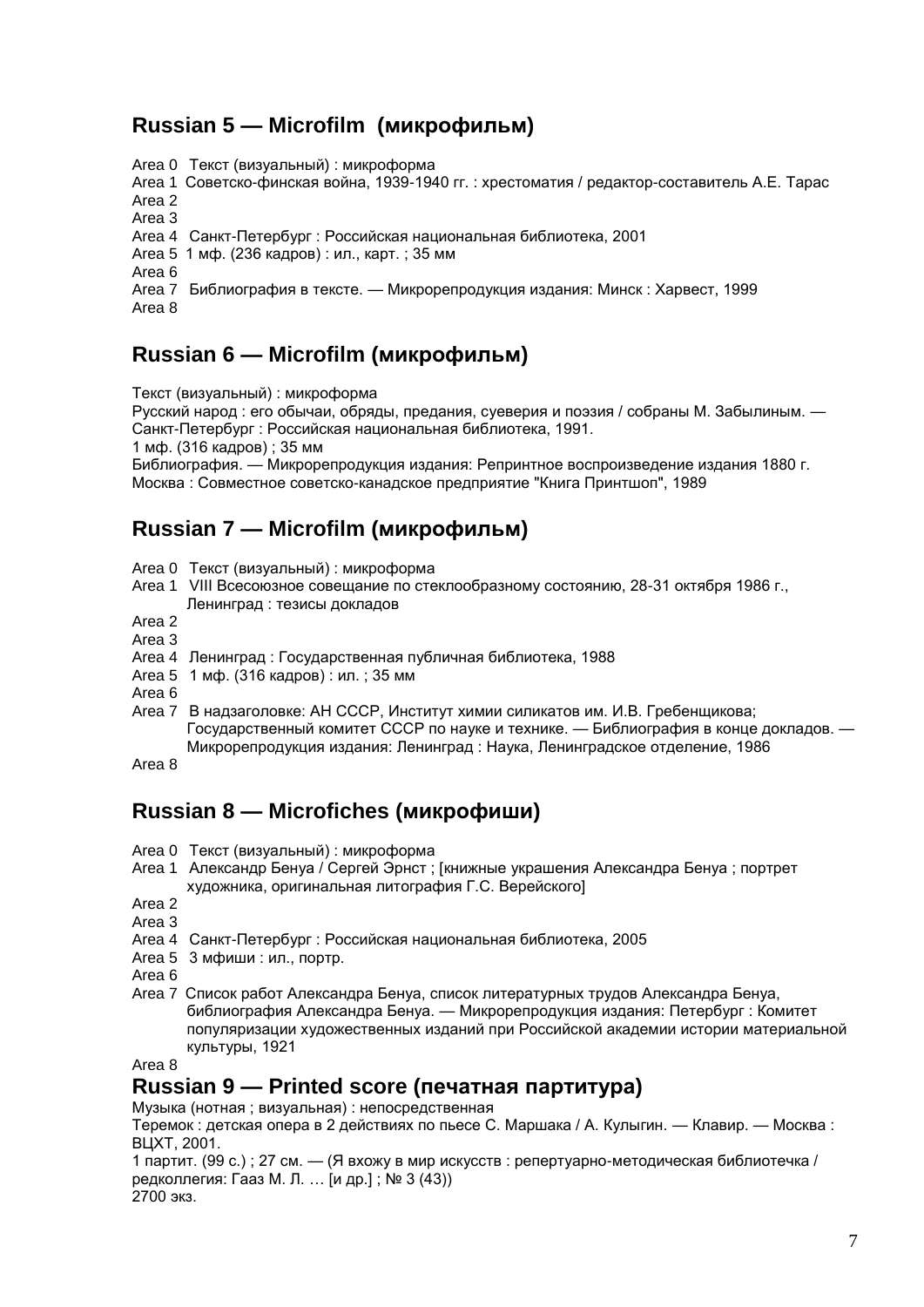### **Russian 10 — Printed score (печатная партитура)**

Area 0 Музыка (нотная ; визуальная) : непосредственная Area 1 Камерная симфония : для альта с оркестром : cello sonata, 1978 / А. Шнитке, Ю. Тканов Area 2 Area 3 [Партитура и партия] Area 4 Москва : Композитор, 2000 Area 5 1 партит. (24 с.), 1 парт. (11 с.) ; 30 см Area 6 Area 7 Титульный лист и обложка на русском и английском языках

Area 8 Н. д. 10492

## **Russian 11 — Book (книга)**

Area 0 Текст (визуальный) : непосредственный

- Area 1 Материалы и статьи к 100-летию со дня рождения Е.В. Гиппиуса / Государственный
- институт искусствознания … [и др.] ; [редакторы- составители: Е.А. Дорохова, О.А. Пашина] Area 2

Area 3

Area 4 Москва : Композитор, 2003

Area 5 213, [2] с. : портр., ноты ; 20 см

Area 6

- Area 7 В надзаголовке также: Российская академия музыки им. Гнесиных, Союз композиторов России. — Библиография в подстрочных примечаниях. — Список изданных работ Е.В. Гиппиуса: с. 186-191 (111 назв.). — Публикации звукозаписей и нотаций русских народных песен Е.В. Гиппиуса в работах других авторов: с. 191-192 (12 назв.)
- Area 8 ISBN 5-85285-677-0

### **Russian 12 — Book (книга)**

Текст (визуальный) : непосредственный

История государства и права России : учебное пособие для студентов образовательных учреждений среднего профессионального образования / А.И. Гомола, С.Г. Панцерная. — 3-е изд., испр.. — Москва : Академия, 2007.

191, [1] с. : табл. ; 22 см. — (Среднее профессиональное образование. Право и социальная работа)

Библиография: с. 189. — ISBN 5-7695-3729-9 (в пер.)

### **Russian 13 — Book (книга)**

- Area 0 Текст (визуальный) : непосредственный
- Area 1 Высшая школа Сибири в конце 50-х начале 90-х годов XX века = Higher school of Siberia at the end of the 50s–the beginning of the 90s of the XXth century / В. В. Петрик ; Федеральное агентство по образованию, Томский государственный университет

Area 2

Area 3

- Area 4 Томск : Томский государственный университет, 2006
- Area 5 646, [1] с. ; 21 см

Area 6

- Area 7 Резюме на английском языке. Библиография: с. 578-607, в примечаниях в конце глав и в подстрочных примечаниях
- Area 8 ISBN 5-94621-195-X

#### **Russian 14 — Book (книга)**

Текст (визуальный) : непосредственный Цветы для библиотекаря : рассказы / Людмила Шкляева. — Ачинск : Ачинское городское литературное объединение «Вдохновение – истоки», 2007. 119 с., [1] л. : цв. портр. ; 19 см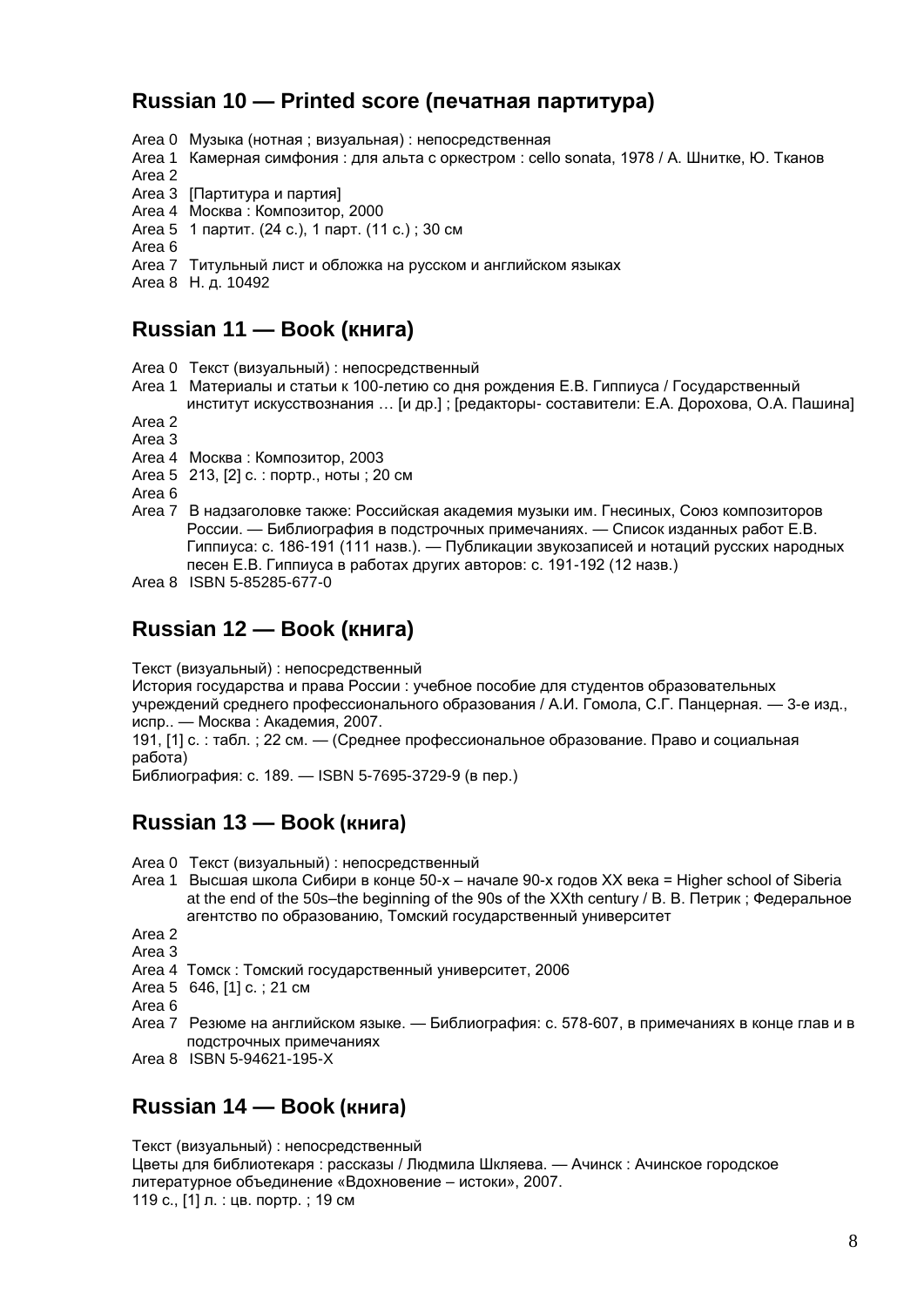Содержание: Цветы для библиотекаря ; Замужество Екатерины ; Заноза ; Валенки ; Судьба дуба ; День рождения ; Ромовая баба ; Сон в летнюю ночь ; Велюровая сумочка ; Прощание с Василием Веселым [и др.]

## **Russian 15 — Music 33 rpm discs (исполняемая музыка на**

#### **грампластинке)**

Area 0 Музыка (исполняемая) : аудио

Area 1 Легенда о святой Елизавете : оратория на текст О. Рокетта / Ф. Лист ; исполнители: солисты, Ф. Клинда, фисгармония и орган, детский хор Чехословацкого радио, хормейстер О. Франциски, хор и оркестр Словацкой филармонии, хормейстер Я. Добродински, дирижер

Я. Ференчик

Area 2

Area 3

Area 4 Hungary : Hungaroton, [19--]

Area 5 3 грп. (120 мин) : 33 об/мин, стерео ; 30 см, в кор. + прил. (50 с.)

Area 6

Area 7 Солисты: К. Ковач, Э. Комлошши, Ш. Надь, Е. Андор, Й. Грегор, Л. Миллер, Д. Бордаш, Д. Туринич, Э. Крайчирова. — Исполнение на немецком языке

Area 8 Hungaroton SLPX 11650-52

#### **Russian 16 — Music 78 rpm disc (исполняемая музыка на грампластинке)**

Area 0 Музыка (исполняемая) : аудио

Area 1 Дубравушка (Ой ты, темная дубравушка!) : [песня Садко] ; Песня Индийского гостя : из оперы "Садко" / Н. А. Римский-Корсаков ; исполнители: Е.Э. Виттинг, тенор с оркестром

Area 2

- Area 3
- Area 4 [Б.м.] : Пате, [19--]
- Area 5 1 грп. (8 мин) : 78 об/мин, моно ; 30 см, в конв.

Area 6

Area 7

Area 8

#### **Russian 17 — Music 33 rpm disc (исполняемая музыка на грампластинке )**

Area 0 Музыка (исполняемая) : аудио

Area 1 Романсы / исполнитель С. Я. Лемешев, тенор

Area 2

Area 3

Area 4 Москва : Мелодия, [19--] (Ленинград : З-д грп.)

Area 5 1 грп. (48 мин) : 33 об/мин, моно ; 30 см, в конв.

Area 6

- Area 7 Содержание: 1-8. То было раннею весной ; Скажи, о чём в тени ветвей ; Хотел бы в единое слово ; Серенада Дон Жуана ; Страшная минута ; Зачем? ; Средь шумного бала ; Средь мрачных дней / П. И. Чайковский. 9- 18. В молчаньи ночи тайной ; Здесь хорошо ; Давно в опять одинок ; Весенние воды / С. В. Рахманинов
- Area 8 Мелодия Д-029713-4

#### **Russian 18 — Music audio cassette (исполняемая музыка на**

#### **аудиокассете)**

Музыка (исполняемая) : аудио

Старая пластинка / исполнитель: ансамбль "Ариэль". — [Б.м.] : [б.и.], [199-?]

1 зв. кассета (105 мин), в футл,

Перезапись со звукового диска: Ариэль. Старая пластинка. Москва : Apex, 1995. AXCD 3-0015. — Содержание: Зимы и весны ; Маленькая история ; Отставала лебедушка ; Я на камушке сижу ;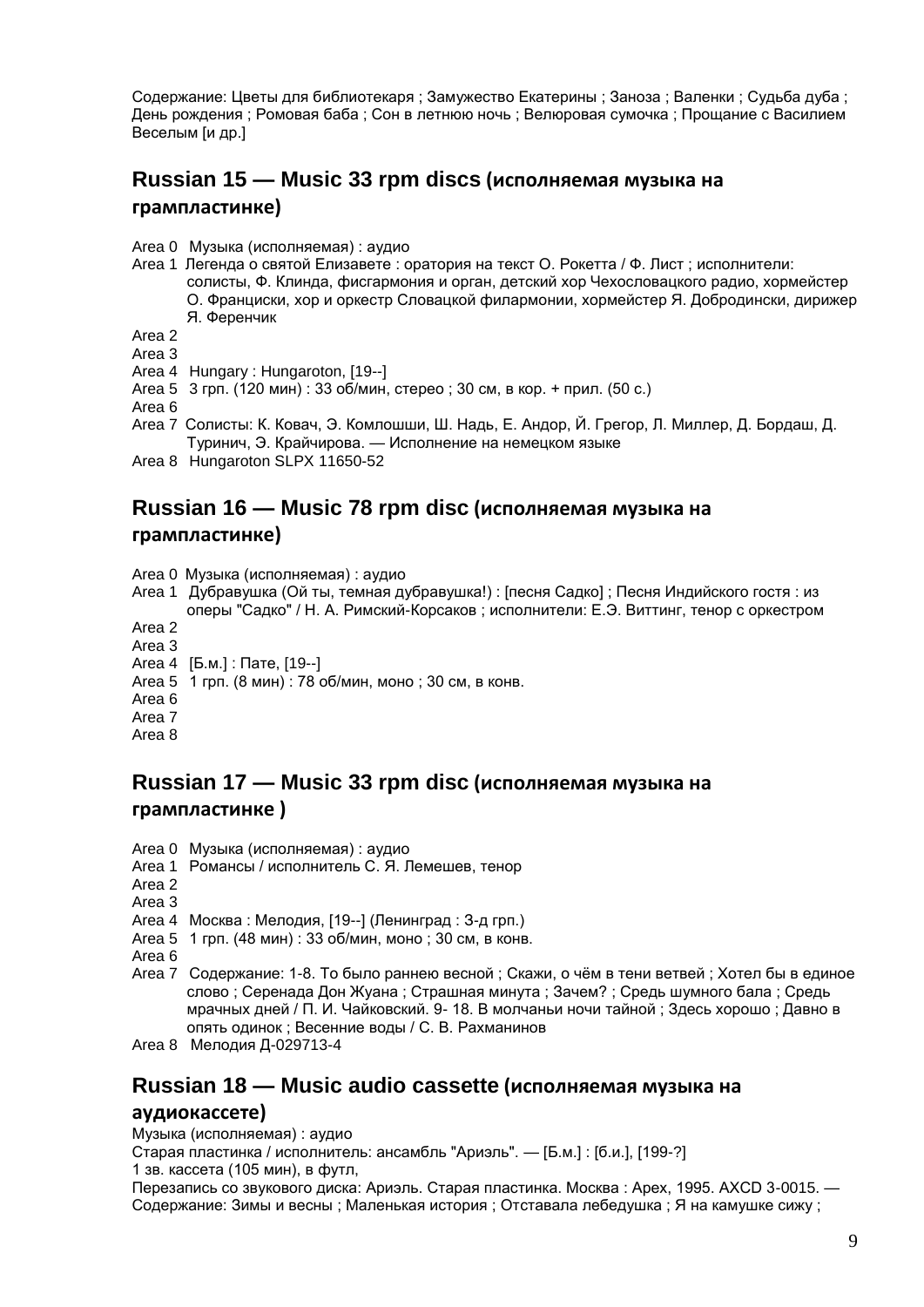Старая пластинка ; Народное гуляние ; Аленушка ; Скоморошина ; Как по реченьке гоголюшка плывет ; По полю, полю ; Тишина ; По блюду, блюду серебряному ; Порушка-Пораня ; Храни меня дождь ; Где ждет любовь ; Комната смеха ; Захотелось быть ; Благодарствуйте, сударыня ; Расскажу тебе, кума ; Баба Яга ; Частушки ; Орган в ночи ; В краю магнолий ; На острове Буяне ; Отдавали молоду : парафраз

#### **Russian 19 — Music audio CD (исполняемая музыка на оптическом диске)**

- Area 0 Музыка (исполняемая) : аудио
- Area 1 [Симфонические произведения] / исполнители: Государственный академический симфонический оркестр СССР, дирижер Е. Светланов
- Area 2
- Area 3
- Area 4 Москва : Мелодия, 1991
- Area 5 1 зв. диск (71 мин), в футл. + прил. (2 с.)
- Area 6 (Антология русской симфонической музыки ; 31)
- Area 7 Заглавие сформулировано каталогизатором. Содержание: Патриотическая песнь / М. И. Глинка ; инструментовка А. Гаука. Казачок : фантазия на тему малороссийского казачка ; Баба-Яга, или, С Волги nach Riga : шутка-фантазия ; Болеро ; Чухонская фантазия / А. Даргомыжский
- Area 8 Мелодия SUCD 10-00167

#### **Russian 20 — Videocassette (видеозапись)**

- Area 0 Изображение (движущееся ; 2-мерное) : видео
- Area 1 Юность Петра : по роману Алексея Толстого "Петр Первый" : 2 серии / [сценарий С. Герасимова, Ю. Кавтарадзе ; постановка С. Герасимова ; главные операторы: С. Филиппов, Х. Хардт ; главные художники: Б. Дуленков и др. ; музыка В. Мартынова ; художник видеоиздания А. Зазыкин]
- Area 2 Юбилейное видеоизд.

Area 3

- Area 4 Москва : Киновидеообъединение «Крупный план», 2002
- Area 5 1 видеокассета (VHS) (134 мин) : цв. (PAL)
- Area 6 (Из собрания фильмов Госфильмофонда России) (Санкт-Петербург. 300 лет)
- Area 7 В ролях: Дмитрий Золотухин, Тамара Макарова, Наталья Бондарчук, Николай Еременко, Олег Стриженов, Вадим Спиридонов, Михаил Ножкин, Петер Ройсе, Ульрике Кунце, Любовь Германова и др.. — На футляре: К 300-летию Санкт-Петербурга

Area 8

#### **Russian 21 — Videocassette (видеозапись)**

- Area 0 Изображение (движущееся ; 2-мерное) : видео
- Area 1 Шинель : экранизация повести Н.В. Гоголя / [сценарий Л. Соловьева ; постановка А. Баталова ; оператор Г. Маранджян ; художники: Б. Маневич, И. Каплан ; композитор Н. Сидельников]. Гоголь в Петербурге : научно-популярный фильм / [автор сценария А. Степанов ; режиссер Н. Береснев ; оператор М. Ротинов ; художник Д. Платонов ; композитор А. Чернов ; художник видеоиздания А. Зазыкин]
- Area 2 Юбилейное видеоизд.
- Area 3
- Area 4 Москва : Киновидеообъединение «Крупный план», 2002
- Area 5 1 видеокассета (VHS) (90 мин) : ч.-б. (PAL)
- Area 6 (Из собрания фильмов Госфильмофонда России) (Санкт-Петербург. 300 лет)
- Area 7 В ролях: Ролан Быков, Юрий Толубеев, Елена Поносова, Георгий Тейх, Нина Ургант и др.. — Выходные данные кинофильма: Ленинград : Ленфильм, 1959. — На футляре: К 300 летию Санкт-Петербурга

Area 8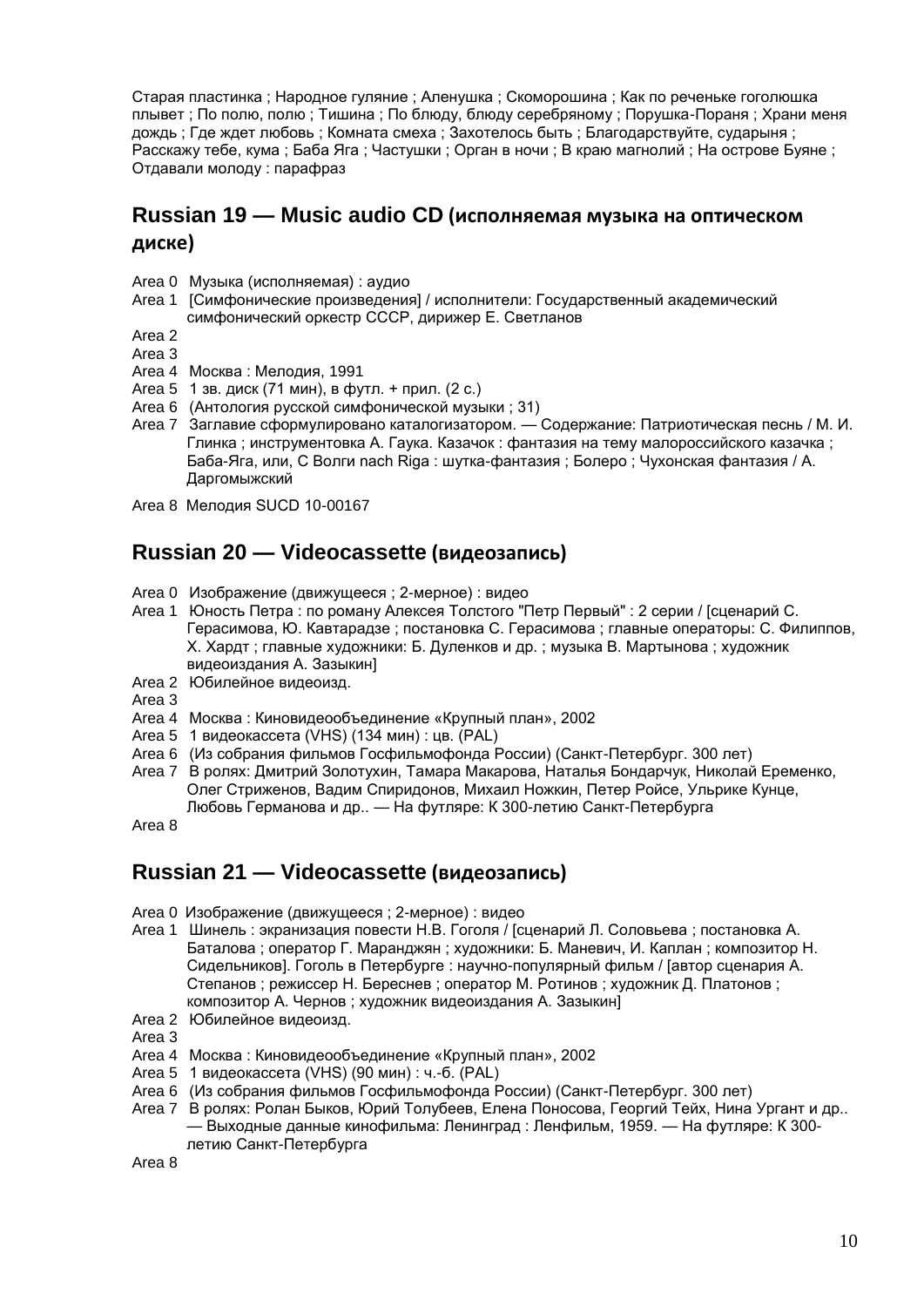#### **Russian 22 — Videocassette (видеозапись)**

Area 0 Изображение (движущееся ; 2-мерное) : видео

Area 1 Гарри Поттер и философский камень = Harry Potter and the philosopher's stone / сценарист Стив Кловз ; режиссер Крис Коламбус ; композитор Джон Уильямс ; Warner Bros. Pictures presents

Area 2

Area 3

- Area 4 [Б.м.] : Warner Home Video : Дистрибьютор: ООО «Мост-Видео», 2002
- Area 5 1 видеокассета (VHS) (155 мин) : цв. (PAL)

Area 6

Area 7 В ролях: Daniel Radcliffe, Rupert Grint, Emma Watson ; starring: John Cleese, Robbie Coltrane, Warwick Davis, Richard Griffiths, Richard Harris, Ian Hurt, Alan Rickman, Fiona Shaw, Maggie Smith, Julie Walters. — Авторы также на английском языке: screenplay by Steve Kloves ; directed by Chris Columbus ; music by John Williams

Area 8

#### **Russian 23 — Multilevel description (multivolume book) (многоуровневое описание многотомной книги)**

Текст (визуальный) : непосредственный

История русского масонства / Борис Башилов. — Москва : Русло : Община, 1992. — 9 т. ; 20 см. — Описано по обложке. На титульном листе только частное заглавие тома

Вып. 1: Московская Русь до проникновения масонов / Борис Башилов. Вып. 2: Тайны масонства / В.Ф. Иванов. — 1992. — 126 с. ; 20 см. — ISBN 5-87900-002-8 (вып. 1). — ISBN 5-87900- 003-6 (вып. 2). — 50000 экз.

Вып. 3: Тишайший царь и его время ; Вып. 4: Робеспьер на троне. — 1992. — 141 с. ; 20 см. — Библиография в подстрочных примечаниях

#### **Russian 23a — Multilevel description — First level (многоуровневое описание – первый уровень)**

Area 0 Текст (визуальный) : непосредственный Area 1 История русского масонства / Борис Башилов Area 2 Area 3 Area 4 Москва : Русло : Община, 1992 Area 5 15 вып. ; 20 см

Area 6 Area 7 Описано по обложке. На титульном листе только частное заглавие тома Area 8

#### **Russian 23b — Multilevel description — Second level (многоуровневое описание – второй уровень)**

Area 0 Текст (визуальный) : непосредственный Area 1 Вып. 1: Московская Русь до проникновения масонов / Борис Башилов. Вып. 2: Тайны масонства / В.Ф. Иванов Area 2 Area 3 Area 4 1992 Area 5 126 с. ; 20 см Area 6

Area 7 50000 экз.

Area 8 ISBN 5-87900-002-8 (вып. 1). — ISBN 5-87900-003-6 (вып. 2)